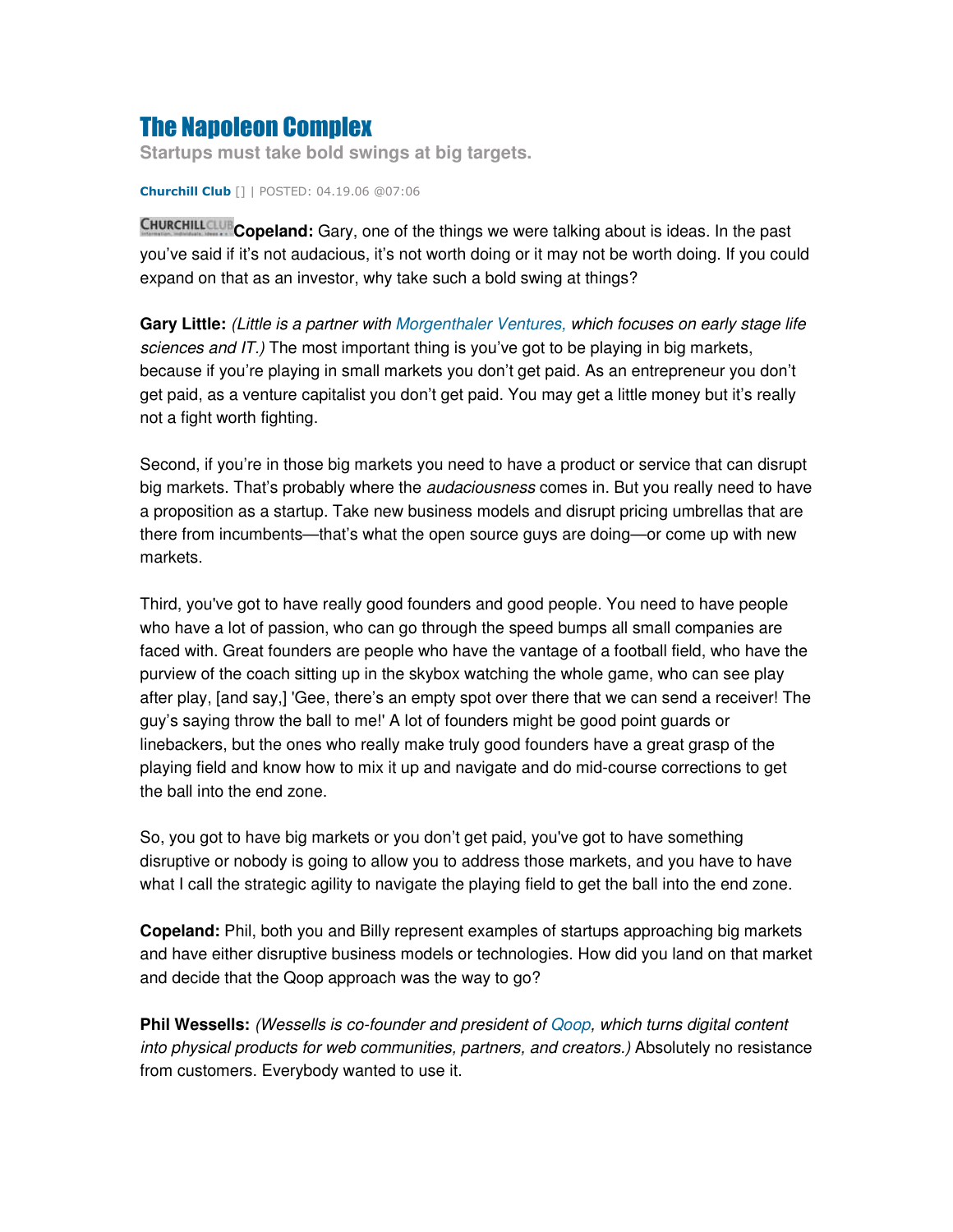We were a spinout of another business called Book Factory; we had written software to make lab notebooks, of all things—real hardbound lab notebooks for companies—and realized that there was a market for lab notebooks that were one-off. We then took that same software and went to some accounts and said, 'We could do your manuals this way and triangulate the equation so you can update your manuals all the time. We'll give you a link and we'll pull that feed to create a book on the fly.'

While everything was going digital, we were going the other way. As long as the market was huge in printing, we could disrupt it by having a solution that would give individualized, customized books to people.

**Copeland:** Billy, in some ways your company takes a swipe at eBay and Amazon—and others, for that matter. Those are big markets and big players.

**Billy McNair:** *(McNair is co-founder of PeerFlix, a peer-to-peer trading platform. Its first application enables PeerFlix members to trade physical DVDs with one another.)* In starting any company you need to go after a very large market. So the total addressable market needs to be huge. That being said, you need to start with a focused approach to that market. The worst thing you can do as a startup is have this huge opportunity, this huge market, in front of you and try to get it all at once. Because you lose focus, you're not able to execute in a systematic way.

Our long-term vision of what PeerFlix will be is clearly a trading platform for any sort of product or service. But we've purposely to date focused only on DVDs to become the leader in that space. Be an inch wide and three miles deep, as opposed to three miles wide and an inch deep, and once you nail that first market then it's really easy to extend into other markets.

The big picture of the company needs to be a huge addressable market, but you need to approach it from a perspective of 'How do I get into that market and not try to take it all at once?'

*This material was excerpted from the Building the Next Google conference, hosted by the Churchill Club and Silicon Valley Association for Startup Entrepreneurs. Michael V. Copeland led the discussion with Brian Jacobs, partner and founder of Emergence Capital Partners; Gary Little, partner with Morgenthaler Ventures; Phil Wessells, co-founder and president of Qoop; and Billy McNair, co-founder of PeerFlix.*

*This is part two of five articles covering a session was called "Building the Next Google."*

Part One: A Bold Recipe for Success Part Two: The Napoleon Complex Part Three: For A Few Dollars Less